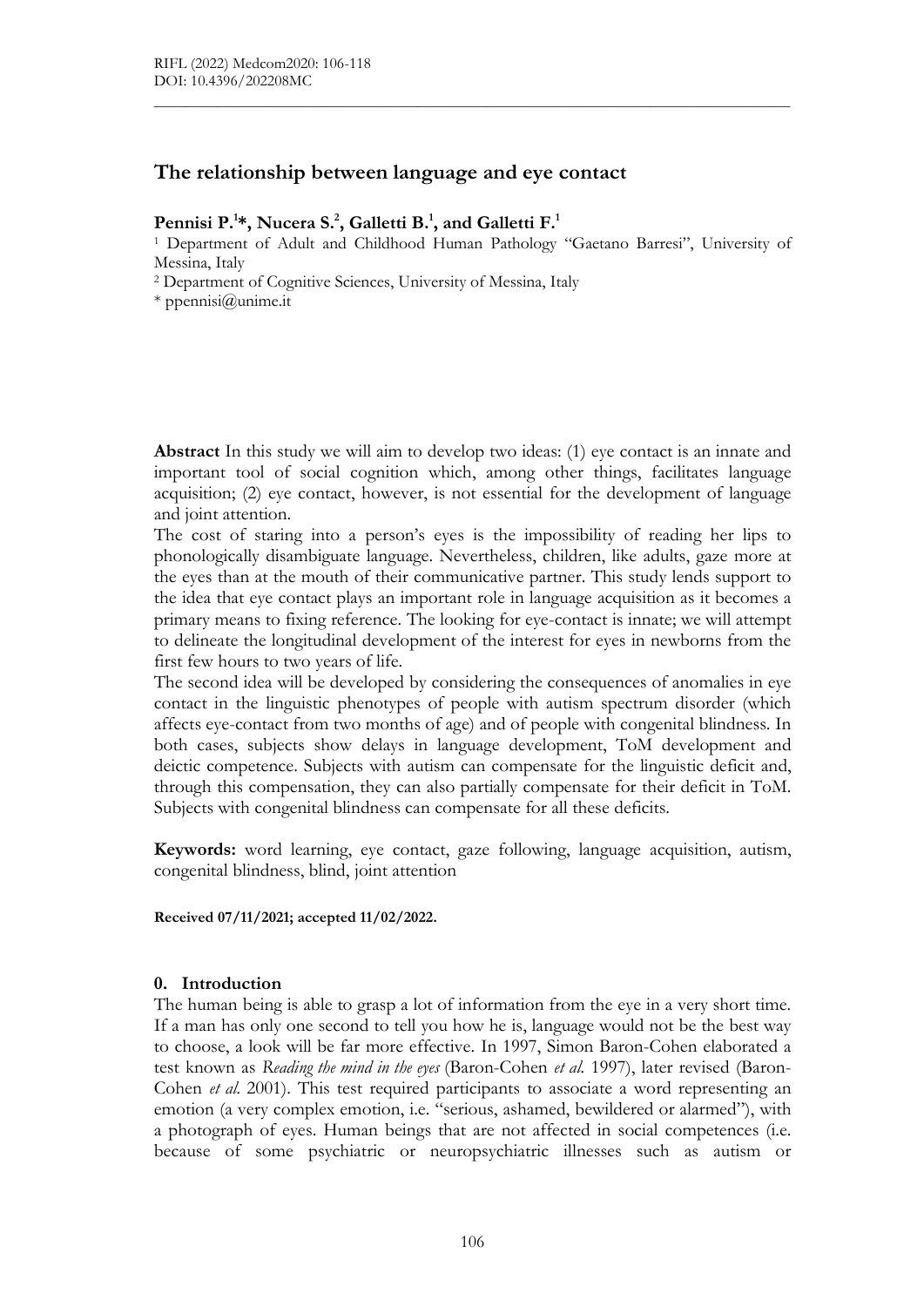schizophrenia) are, on average, able to correctly answer about 28 out of 36 questions of this kind (Baron-Cohen et al. 2001).

 $\mathcal{L}_\mathcal{L} = \{ \mathcal{L}_\mathcal{L} = \{ \mathcal{L}_\mathcal{L} = \{ \mathcal{L}_\mathcal{L} = \{ \mathcal{L}_\mathcal{L} = \{ \mathcal{L}_\mathcal{L} = \{ \mathcal{L}_\mathcal{L} = \{ \mathcal{L}_\mathcal{L} = \{ \mathcal{L}_\mathcal{L} = \{ \mathcal{L}_\mathcal{L} = \{ \mathcal{L}_\mathcal{L} = \{ \mathcal{L}_\mathcal{L} = \{ \mathcal{L}_\mathcal{L} = \{ \mathcal{L}_\mathcal{L} = \{ \mathcal{L}_\mathcal{$ 

The eye, however, does not only transmit information on the state of mind. By observing only the ocular area of other co-specifics, we are easily able to infer (with, of course, a good level of approximation) their age, their sex, which part of the world is attracting their attention at that moment. The eye analogically transmits, in just a few moments, information that does not normally find an explicit place during conversations. If a man on the street looks at you from a little distance and asks you if you know what time the shop in front of you opens, you will not ask him how old he is, what shop exactly he means or if the question is explicitly addressed to you, because his eyes already give you this information instantly.

The advantage that the eye has over language in the transmission of information is its speed; the eye is, among other things, a powerful transmitter of information with an analog operating system. Man is the primate with the most easily visible sclera: not only is it devoid of any pigmentation, but it is also greatly elongated horizontally. These differences have led to the hypothesis that man is the only primate in which the importance of intraspecific communication through glances is greater than the importance of hiding the direction of one's gaze from predators (which, conversely, has prevailed in other primates which have a proportionately smaller and distinctly darker sclera) (Kobayashi e Koshima 2001).

Of course, the digital precision of language is impossible via ocular communication, but this union of vagueness and instantaneity that distinguishes ocular communication is often particularly suited to the transmission of social messages. When a message is emotionally very salient, our eyes, together with the general bodily attitude, usually communicate it well before our words. Indeed, our eyes endow it with an exhaustive vagueness, which can, however, be derogated from. This derogation is almost always lost when it takes the precise and digital form of articulated language. This phenomenon is masterfully described by Mary Shelley, in her novel entitled *The last man*, in the scene in which the protagonist must communicate to his sister Perdita that her husband is dead:

the words died before I could articulate them; I felt a ghastly smile wrinkle my lips. She understood my gesture; again her head fell; again her fingers worked restlessly. At last I recovered speech, but my voice terrified her; the hapless girl had understood my look, and for worlds she would not that the tale of her heavy misery should have been shaped out and confirmed by hard, irrevocable words (Chapter XIV).

The body language of the protagonist anticipated the verbal language, making the message more bearable and in some aspects still erasable. Words, on the other hand, in this case would take on the character of irrevocability.

Ocular communication allows us to associate another analogic message with our linguistic message, whether this is vague or has the precision of geographic coordinates. The former can be discordant or concordant with the latter, but the point is that having two communication systems that can be used in parallel allows us to modulate messages of extreme complexity: a woman can look sternly and tell her two-and-a-half-year-old son: «come on, throw it back on the ground» while actually meaning: «I don't want you to throw this object on the ground».

According to some researchers, the ability to follow the gaze of others is a necessary (although not sufficient) prerequisite for the acquisition of words (Gliga *et al.* 2012). We do not share this view: if this were the case people with congenital blindness would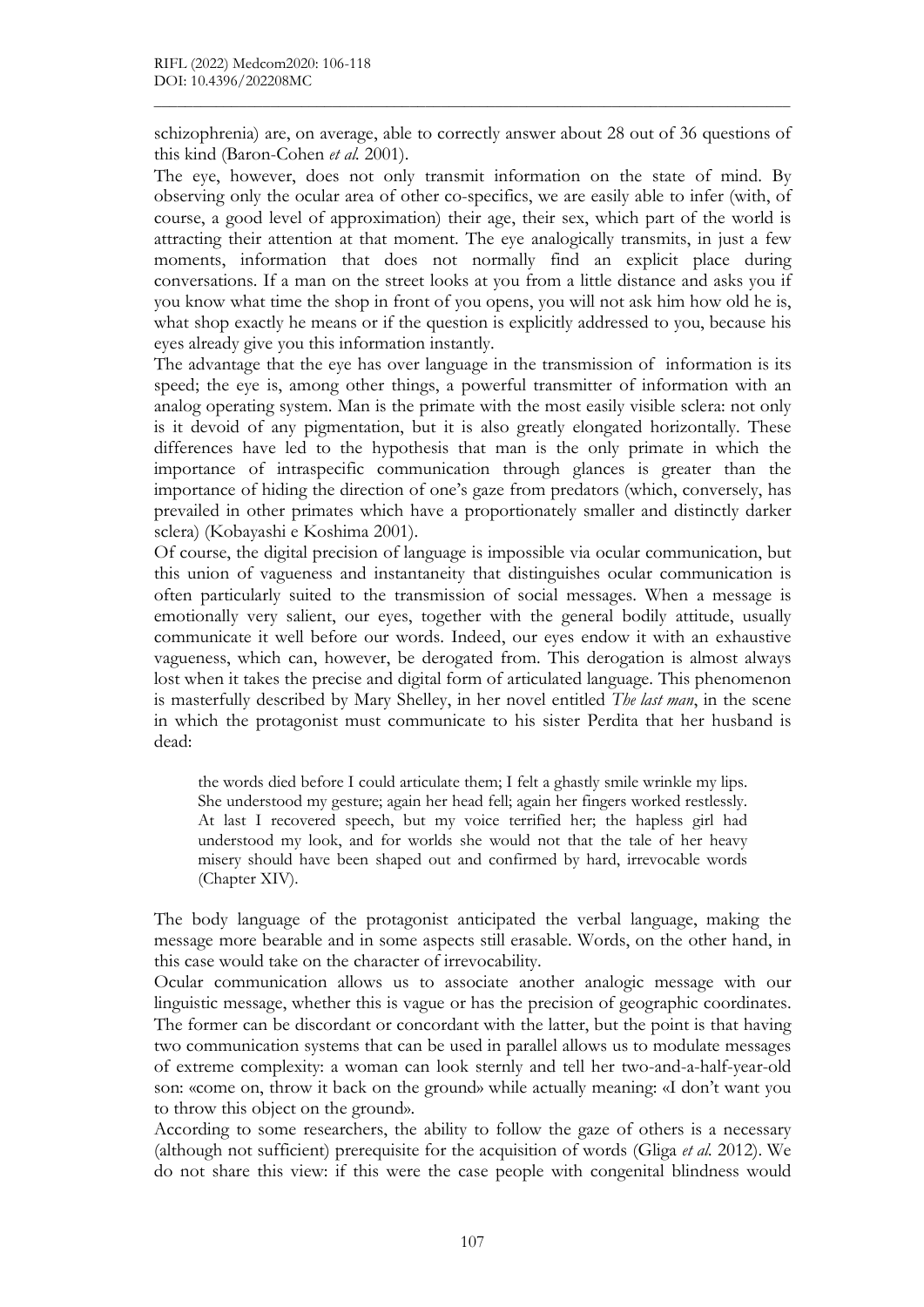never manage to develop language! However, as we will see, although ocular communication is not essential for human communication and does not have the same role as verbal language, it amplifies the complexity of the messages that can be enunciated in the same space of time. One element that seems to clearly indicate its importance to us is the fact that we prefer to look at a person's eyes rather than their mouth when they speak. Looking at the speaker's mouth normally favors the phonological decoding of a message, nevertheless, we look longer at the eyes of the speakers because the information they give us is more important to us than the phonetic accuracy of the message, to infer which we will use contextual information and frequently the information obtained from the eyes.

 $\mathcal{L}_\mathcal{L} = \{ \mathcal{L}_\mathcal{L} = \{ \mathcal{L}_\mathcal{L} = \{ \mathcal{L}_\mathcal{L} = \{ \mathcal{L}_\mathcal{L} = \{ \mathcal{L}_\mathcal{L} = \{ \mathcal{L}_\mathcal{L} = \{ \mathcal{L}_\mathcal{L} = \{ \mathcal{L}_\mathcal{L} = \{ \mathcal{L}_\mathcal{L} = \{ \mathcal{L}_\mathcal{L} = \{ \mathcal{L}_\mathcal{L} = \{ \mathcal{L}_\mathcal{L} = \{ \mathcal{L}_\mathcal{L} = \{ \mathcal{L}_\mathcal{$ 

To support our thesis, we will attempt to illustrate the use of ocular communication in children from birth to the completion of the second year of life (§1). In this paragraph we will show the importance that eye communication acquires during the first 24 months of life. In the following paragraphs (§2, §3), however, we will discuss the relationship between communication and language by reflecting on two pathologies in which ocular communication is compromised: autism and congenital blindness. Both of these pathologies are normally associated with delays in language acquisition; yet in both cases an almost perfect recovery of the linguistic function is potentially possible. The case of autism will then be particularly interesting because it is associated with a widespread intolerance towards the ambiguity of communication. Returning to the example of the mother who says to her son with a frown «come on, throw it back on the ground», the person with autism will probably carry out the linguistic order literally. For individuals with autism who develop verbal communication, none of the power and digital depth of the message is precluded; but the flexibility of use of words really seems lacking.

We will conclude the article by summing up our argument  $(\S4)$ : ocular communication, phylogenetically precedent to linguistic communication, is associated with it, enhancing the complexity and flexibility of use of information. Linguistic communication is undoubtedly more important for intraspecific cooperation, and is ontogenetically independent of it. However, the possibility of using both communication systems favors and speeds up language acquisition and also amplifies the ability to process more complex messages. Furthermore, it is still favored in some very emotionally salient contexts.

#### 1. Eye contact and vocal communication during ontogenetic development

Newborns are extremely sensitive to eye contact. They open their eyes within the first 20 minutes of life (Lamberg 1981). They are already sensitive to the plays of light on the faces they look at between 13 and 168 hours of life (Farroni et al. 2005). Newborns aged between 24 and 120 hours prefer to observe faces that have their gaze turned towards them rather than faces that are turned away (Farroni et al. 2002; Farroni et al. 2006). Newborns around 36 hours old look at a photograph of a person with their eyes open longer than that of the same person with their eyes closed (Batki et al. 2000). Between 2 and 5 days of life they seem to prefer the faces of those who look directly at them to those who do not (Farroni et al. 2006; 2002). Furthermore, the newborn's perception of the eyes seems to have a very strong influence on the parental behavior of adults (Woo and Schaller 2020). A sudden increase in visual exploration for faces is already present between 5 and 7 weeks of life; from 9 to 11 weeks newborns acquire the habit of focusing on the eyes of those who speak to them (Haith et al. 1977).

Intentionality seems to make its entrance into the use of visual communication at around 12 months. At 12 months, babies turn their gaze to others to communicate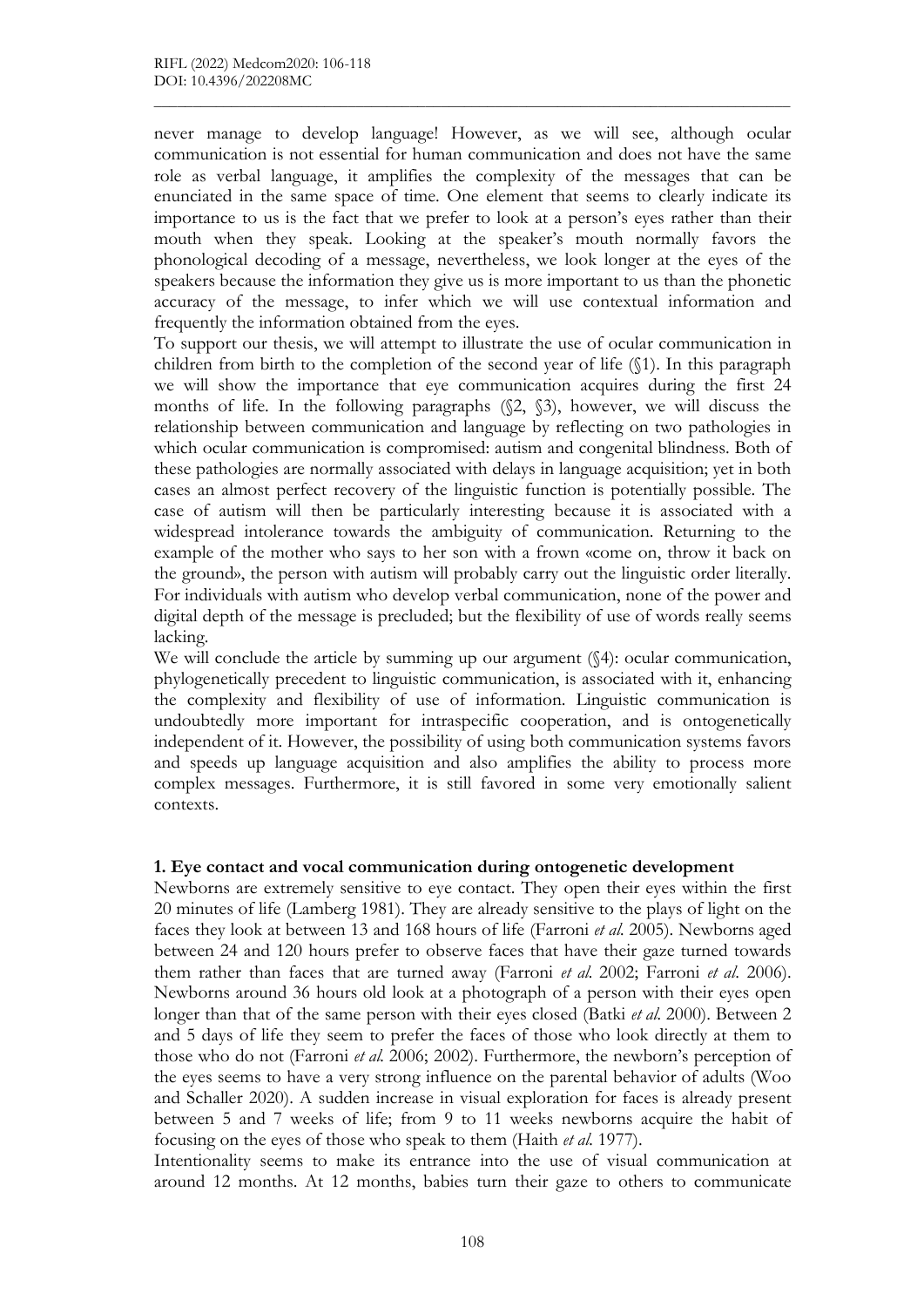(Liszkowski et al. 2008) and to recognize their intentions (Csibra 2003). At this age, children are able to understand that others see things (Moll and Tomasello 2004). Rediscussing a complex network of experiments, Michael Tomasello showed that the way mothers use their gaze with their children to direct attention to objects and their ability to develop joint visual focuses with them, greatly accelerate the acquisition of words (Tomasello 2008: 140-141). The gaze in this perspective has a dual role: when directed to the eyes of the child it attracts their attention, when directed to objects it becomes a deictic. A recent study also showed that children who, in the first year of life, tend to look at the eyes of others for a greater amount of time will understand more words around their first birthday and children who, during the second year of life, tend to look longer at the mouths of other speakers will have a more extensive lexicon around their second birthday (Koirala et al. 2020).

 $\mathcal{L}_\mathcal{L} = \{ \mathcal{L}_\mathcal{L} = \{ \mathcal{L}_\mathcal{L} = \{ \mathcal{L}_\mathcal{L} = \{ \mathcal{L}_\mathcal{L} = \{ \mathcal{L}_\mathcal{L} = \{ \mathcal{L}_\mathcal{L} = \{ \mathcal{L}_\mathcal{L} = \{ \mathcal{L}_\mathcal{L} = \{ \mathcal{L}_\mathcal{L} = \{ \mathcal{L}_\mathcal{L} = \{ \mathcal{L}_\mathcal{L} = \{ \mathcal{L}_\mathcal{L} = \{ \mathcal{L}_\mathcal{L} = \{ \mathcal{L}_\mathcal{$ 

The stages of this path towards ocular communication in the first weeks of life appear slower than the vocal ones: linguistic sound has in fact had several months' advantage over visual inputs since the baby has already begun the journey towards language learning in the mother's womb. Despite this, the slow start in learning visual communication is largely compensated for by the length of time that the acquisition of articulated language requires. Visual communication begins after vocal communication and can begin to be used to great advantage well before the child begins articulating the first sounds.

Specifically, for example, as early as between the twenty-first and thirty-third week of gestation the heartbeat of the fetus increases in response to the mother's voice and decreases in response to that of another woman (Kisilevsky et al. 2003). Between the thirty-third and forty-first weeks of gestation, the heartbeat of the fetus responds in a distinctive way to the mother tongue and not to other languages, but does not show characteristic response patterns to the voice of the father or that of a woman other than the mother (Kisilevsky et al. 2009). At 36 weeks the fetus is able to distinguish whether the mother's voice comes from a loudspeaker resting on her belly or from her actual voice (Hepper, Scott and Shahidullah 1993).

During the first 5 days of life, newborns are more responsive to human voices than to non-linguistic acoustic stimuli (Cheng et al. 2012; Ecklund-Flores and Turkewitz 1996; Hutt et al. 1968). They are also sensitive to the emotional inflections of prosody regardless of the speaker's gender (Cheng et al. 2012). From 12 to 72 hours of age, they open their eyes wider in response to emotionally salient vocalizations emitted by people who speak their mother's language compared to other languages (Mastropieri and Turkewitz 1999). At the same age the speed of perception is greater when listening to vowel sounds of the mother tongue rather than vowel sounds of a foreign language (Moon, Lagercrantz and Kuhl 2010). From one to three days babies are able to distinguish the sound of their own crying from that of other babies (Dondi, Simion and Caltran 1999; Martin and Clarck 1982). From two to four days of life newborns are on average more reactive to the voice of the mother than to that of other women (Querleu et al. 1983; Hepper, Scott and Shahidullah 1993; Spence and Freeman 1996; Beauchemin et al. 2011) and react differently to the normal voice of the mother and to her motherese (Hepper, Scott and Shahidullah 1993). From two to five days they are also able to segment the sound and distinguish between high and low tones (Winker et al. 2003).

Around the eighth month of life, babies begin to lose the ability to perceive non-native phonetic contrasts (Rivera-Gaxiola et al. 2005) and to perceive those of their own language better (Polka *et al.* 2001). At nine months they are able to keep the most frequent words in their memory for two weeks (Jusczyk and Hohne 1997). At 11 months, they begin to distinguish words by giving priority to segmental information rather than suprasegmental and contextual information and this will allow them to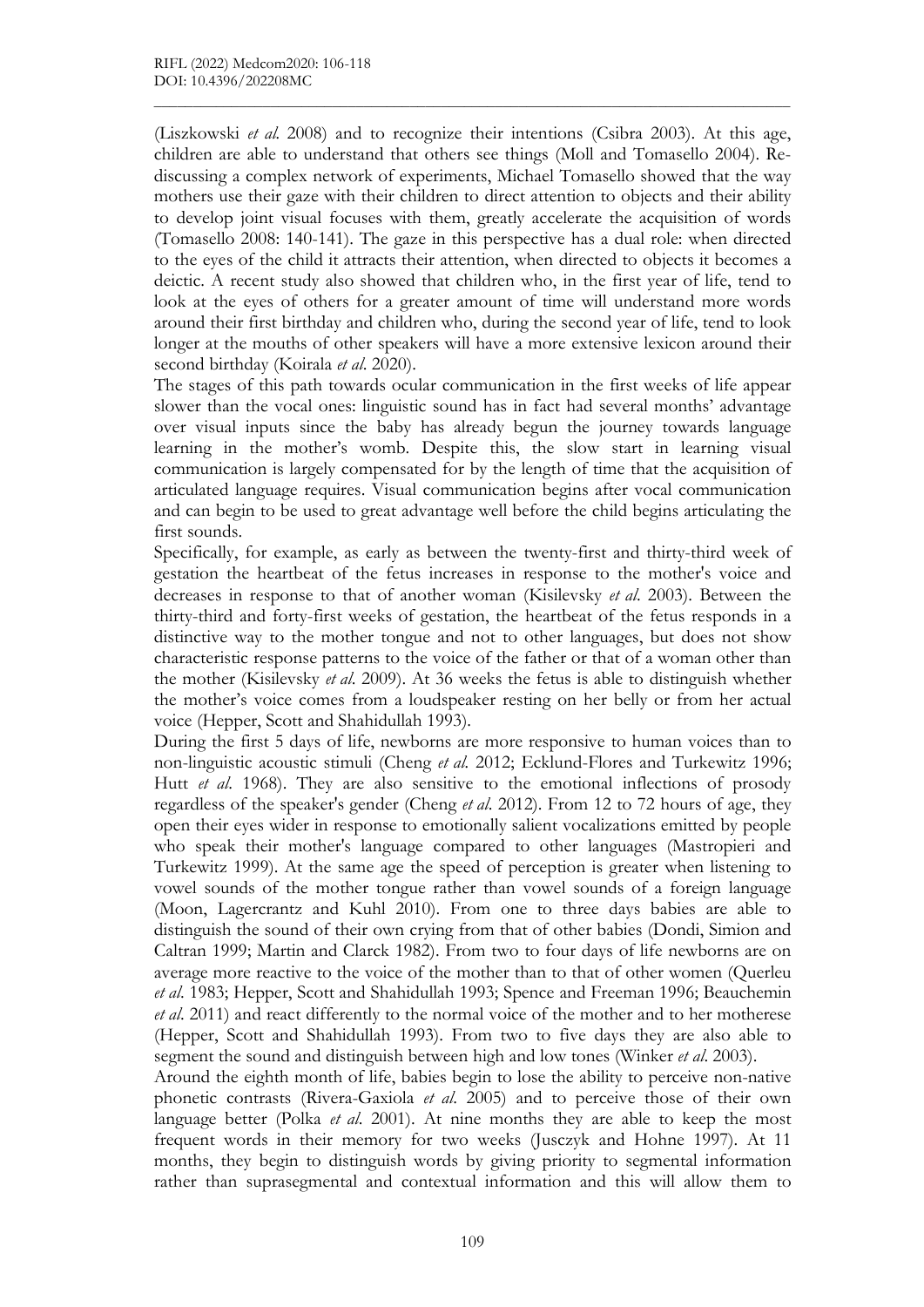recognize a word even if the voice varies in emotional content or if it is pronounced by people of different sexes ( Singh et al. 2004).

 $\mathcal{L}_\mathcal{L} = \{ \mathcal{L}_\mathcal{L} = \{ \mathcal{L}_\mathcal{L} = \{ \mathcal{L}_\mathcal{L} = \{ \mathcal{L}_\mathcal{L} = \{ \mathcal{L}_\mathcal{L} = \{ \mathcal{L}_\mathcal{L} = \{ \mathcal{L}_\mathcal{L} = \{ \mathcal{L}_\mathcal{L} = \{ \mathcal{L}_\mathcal{L} = \{ \mathcal{L}_\mathcal{L} = \{ \mathcal{L}_\mathcal{L} = \{ \mathcal{L}_\mathcal{L} = \{ \mathcal{L}_\mathcal{L} = \{ \mathcal{L}_\mathcal{$ 

Around 12-14 months children are finally able to make the first semantic-lexical discriminations (Friederici 2005; Dehaene-Lambertz, Dehaene and Hertz-Pannier 2002). This, among other things, improves the ability to phonologically segment words pronounced after those recognized semantically (Bortheld et al. 2005). While at 12 months most children still do not systematically look at the right referent of a word, things change at 14 months (Swingley and Aslin 2000). The first words are spoken at 12 months (Zmarich 2010). At around 16 months, the average vocabulary is about fifty words; from 16 to 20 months it expands to about 170 words and from 20 to 24 months it soars, reaching 250-300 words, and the production of initially simple, but gradually more complex sentences begins (De Boysson-Bardies 2010).

Of course, this is not an exhaustive picture either of the development of ocular communication or of the development of language; however, even in this concise formulation, it clearly shows how much more complex and time-consuming the acquisition of linguistic competence is. In comparison, the use of the eyes to convey information appears simpler and more immediate despite the initial disadvantage of the impossibility of beginning its development within the womb. The easier acquisition of the ability to gather information from the eyes and the higher transmission speed of information make eye contact, at first, a vitally important communication tool which, among other things, facilitates the learning of articulated language. As we will see, the importance of ocular communication does not, however, transform it into an indispensable tool either for the development of language, or for the development of a simpler communication skill.

#### 2. Eye contact and language in autism

Autism is a neurodevelopmental disorder that involves deficits in socio-emotional reciprocity and repetitive and stereotyped behaviors (APA 2013). In autism, ocular communication is markedly compromised; it is the first form of communication to show signs of anomalies in autistic symptoms, presenting alterations as early as two months of age. The alteration in the search for eye contact is probably linked to more general anomalies in visual attention: children who receive a diagnosis of autism at 36 months, in fact, at as young an age as 2-6 months tend to look into the eyes of the communicative partner for less time than typically developing children (Jones and Klin 2013). The habit of seeking the other's gaze less will also persist in childhood (Papagiannopoulou et al. 2014), adolescence and adulthood (Dalton et al. 2005). It has recently been shown that this trend is even present when ocular stimuli are unconsciously perceived (Madipakkam et al. 2017).

Other anomalies of visual attention are associated with this trend, such as, for example, the propensity to look at the background area or other details of a social scene for a greater amount of time than subjects with typical development, which, in consequence, leads to the habit of observing salient elements of the social scene such as the hands and faces of speakers for a shorter amount of time (Riby and Handcock et al. 2009). Another anomaly of visual attention is the tendency to prefer the vision of non-social rather than social stimuli (Gale et al. 2019).

The difficulty in fixing the reference merits a separate discussion: subjects with autism show a marked delay in learning deictic gestures; they use far fewer than subjects with typical development at two and three years of age and there is an absence of certain types of deictics, such as showing something to one's interlocutor with the hands, which is characteristic of autism and are not observed in subjects with developmental delay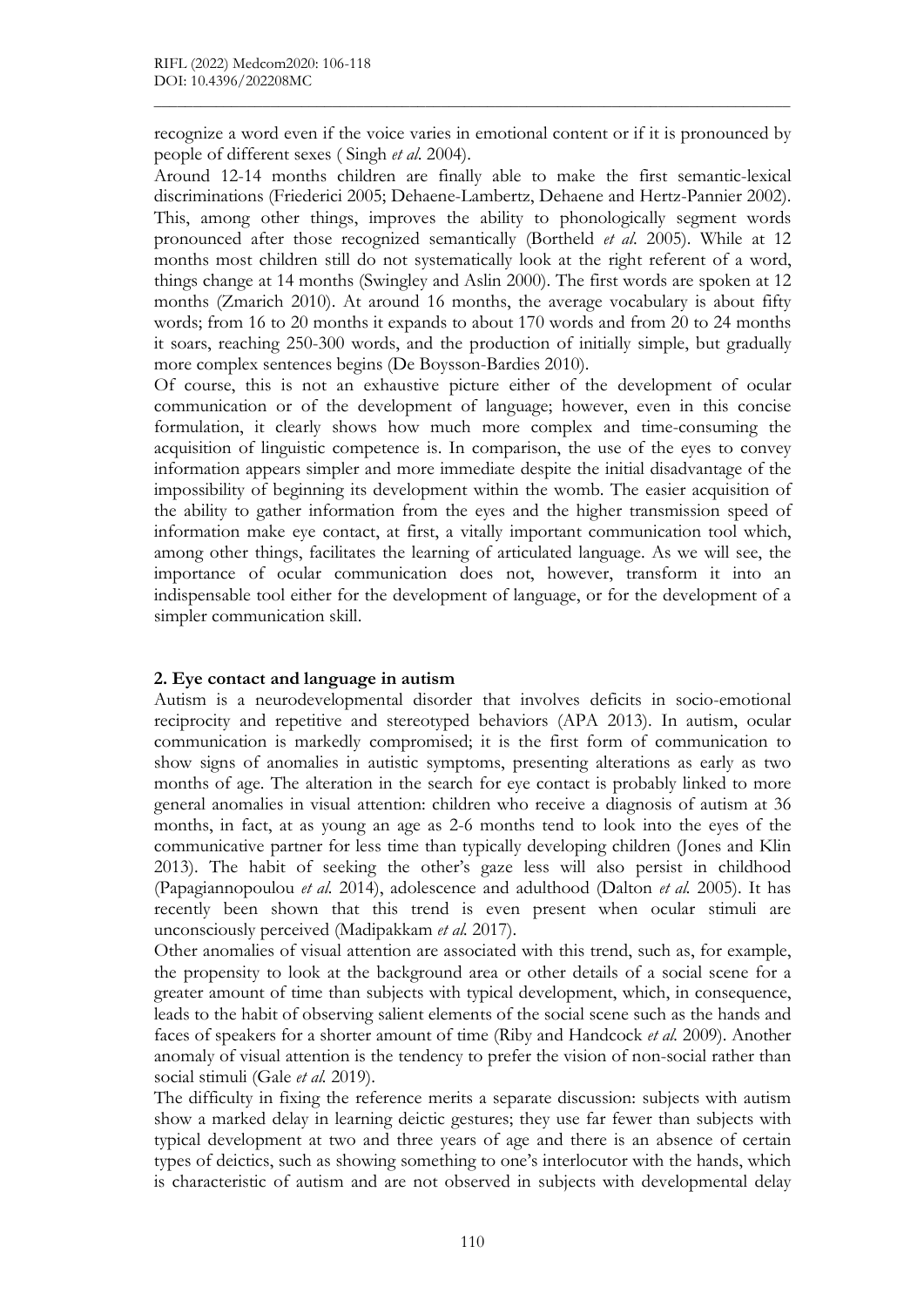(Manwaring et al. 2018). They also show deficits and anomalies in the use of others' gaze for reference fixation (Gillespie-Lynch et al. 2013) and it is enormously difficult to involve them in triadic interactions with an object because, in addition to following the gaze of others less than typically developed subjects, persons with autism are less responsive to the attention that others show towards the direction of their gaze (Wang et al. 2020).

 $\mathcal{L}_\mathcal{L} = \{ \mathcal{L}_\mathcal{L} = \{ \mathcal{L}_\mathcal{L} = \{ \mathcal{L}_\mathcal{L} = \{ \mathcal{L}_\mathcal{L} = \{ \mathcal{L}_\mathcal{L} = \{ \mathcal{L}_\mathcal{L} = \{ \mathcal{L}_\mathcal{L} = \{ \mathcal{L}_\mathcal{L} = \{ \mathcal{L}_\mathcal{L} = \{ \mathcal{L}_\mathcal{L} = \{ \mathcal{L}_\mathcal{L} = \{ \mathcal{L}_\mathcal{L} = \{ \mathcal{L}_\mathcal{L} = \{ \mathcal{L}_\mathcal{$ 

All these anomalies in non-linguistic communication will then find their analogous counterpart in language. About 25-30% of individuals with autism remain non-verbal (Anderson 2007; Norrelgen 2015; Rose 2016; Tager-Flusberg 2013). Almost all the others will acquire language late, indeed, in DSM IV, linguistic delay has been included among the diagnostic criteria (APA 2011). Moreover, the use of deictic gestures in children correlates with the precocity of language acquisition (Ozcaliskan et al. 2016). The children with autism who develop language, will have a very distinctive linguistic profile. We cannot describe it in detail here (on the subject see Pennisi 2016), but we will examine some characteristics that – in our opinion – highlight the importance of anomalies in eye contact and the way in which they are subsequently reflected in the linguistic-cognitive structure of the subject with autism.

Let us consider some characteristics of semantics: the first is the difficulty of these subjects in acquiring terms that belong to the semantic fields of emotions and of intentionality. In the Simon Baron-Cohen test mentioned in the introduction, for example, subjects with autism perform significantly less well than the typically developed population (Baron-Cohen *et al.* 2001). In spontaneous narratives, persons with autism make much less use of terms that refer to mental and intentional life (Baixauli *et al.* 2016). In their language, they also tend to neglect the use of deictics, which are frequently not understood and rarely used (Grozdanić 2019; Pennisi 2019).

It seems therefore that the habit we have of talking about emotions, seeking intentionality and fixing the reference (activities in which the eyes typically play a very important role), remain areas of difficulty even for those with autism who develop full language. Could we therefore consider the hypothesis that the added value of eye contact in the development of these communication skills has its own specific and phylogenetically still important peculiarity and that therefore it cannot be completely supplanted by language?

Since autism involves a general deficit of socio-emotional reciprocity, it is possible that these anomalies in the linguistic profile are associated with a more general social competence, rather than with the anomalies in eye contact associated with it. Intrigued therefore by the desire to understand what happens in those who cannot communicate with their eyes but have no specific difficulties in socio-emotional reciprocity, we decided to study these three phenomena (expression of emotion, search for intentionality and fixation of the reference) in subjects affected by congenital blindness.

## 3. Lexicon of emotions, lexicon of intentions and fixation of the reference in people with congenital blindness

Children with congenital blindness often show a delay in the development of some social skills: they pass the false belief test late (Green *et al.* 2004), they recognize emotions with greater difficulty than typically developing subjects (Dyck *et al.* 2004), show delays in prelinguistic communication and language (James and Stojanovik 2007) and show deficits in pragmatics (Tadić et al. 2010), to give just a few examples. Despite this, the acquisition of language seems to fill this gap (Bedny and Saxe 2012), making the adult with congenital blindness an individual without particular social deficits (Arioli et al. 2020). In spite of the common linguistic delay, people with congenital blindness from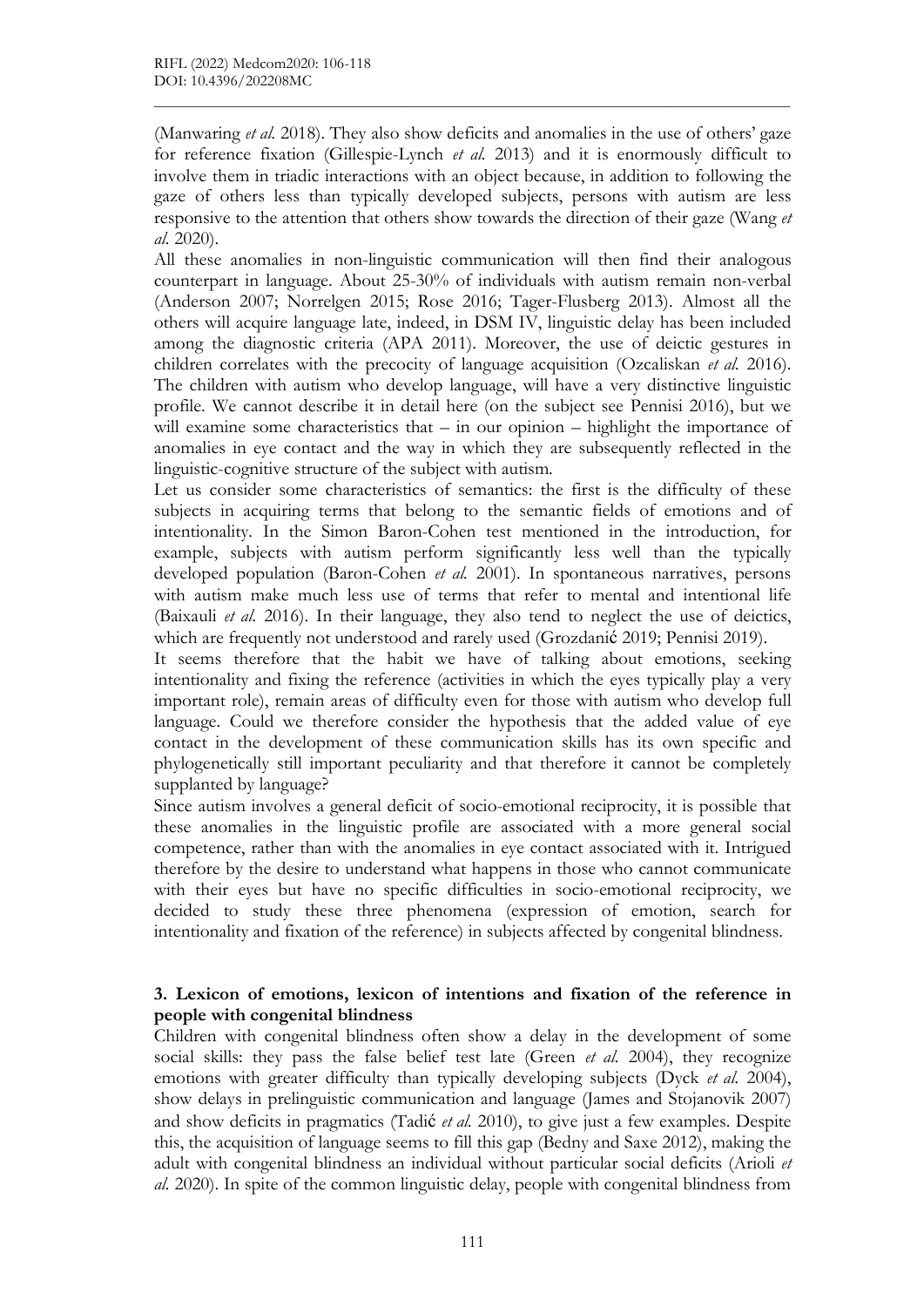adolescence already show a greater ability to speak about emotions than sighted subjects of the same verbal age (Dyck et al. 2004). They are also able to fully understand the intentions of other speakers (Sak-Wernicka 2015). The deficits in understanding the intentionality of others sometimes found in subjects with congenital blindness correlate with age and verbal intelligence but not with visual abilities (Pijnacker et al. 2012; see Greenaway and Dale 2017 for a discussion). The fixation of the reference does not seem to be particularly compromised. It is true that some studies have observed a difficulty in acquiring pronouns, associated with a tendency to frequently invert them (Dunlea 1989; Fraiberg 1977); however, these are somewhat dated studies, never confirmed by strong quantitative data conducted with rigorous scientific methodologies. According to de Vaan et al. (2013), the difficulties in the use of deictic terms sometimes encountered are mainly related to the impossibility of evaluating one's position in space with respect to all the other elements and not to deficits in the theory of mind: «there» means «in that position», but for those who visually lack the spatial coordinates it is much more difficult to use this word correctly. Children with congenital blindness use on average the same deictic gestures as their sighted peers (Iverson et al. 2000; Iverson and Goldin-Meadow 2001), although they show some differences in performance (e.g. they use the whole palm rather than the index finger for pointing) and use them mainly for objects that are in close proximity (Iverson *et al.* 2000). Therefore, children with congenital blindness do not seem to lack the communicative competence of deixis, but simply the ability to spatially acquire an allocentric perspective because of their sensory deficit. Summing up, children with congenital blindness seem to have a delay in the development of the ability to understand the emotions of others, the ability to understand the intentions of others, and the full use of reference fixation. However, as they grow, they will fully compensate for these deficits.

 $\mathcal{L}_\mathcal{L} = \{ \mathcal{L}_\mathcal{L} = \{ \mathcal{L}_\mathcal{L} = \{ \mathcal{L}_\mathcal{L} = \{ \mathcal{L}_\mathcal{L} = \{ \mathcal{L}_\mathcal{L} = \{ \mathcal{L}_\mathcal{L} = \{ \mathcal{L}_\mathcal{L} = \{ \mathcal{L}_\mathcal{L} = \{ \mathcal{L}_\mathcal{L} = \{ \mathcal{L}_\mathcal{L} = \{ \mathcal{L}_\mathcal{L} = \{ \mathcal{L}_\mathcal{L} = \{ \mathcal{L}_\mathcal{L} = \{ \mathcal{L}_\mathcal{$ 

# 4. Conclusions

Eye contact is part of a broader body of communication that, in the early stages of life, favors and speeds up the acquisition of language. A child who does not have access to eye contact with other co-specifics will acquire language later than others. The main information conveyed by the eyes are the speaker's emotions, the speaker's intentions and the object of joint attention. Each of these characteristics can also be acquired exclusively through language, in fact, people with congenital blindness can easily develop all of these skills, but the absence of eye contact (and other visual information from others' bodies) slows down their acquisition.

Eye contact is therefore an innate communication tool, easier to acquire than language and so developed with relative ease. Although the ability to gather meaningful information from the gaze of others improves over time, its development is much faster than that of language. Language, however, can compensate for the shortcomings caused by a failure to develop the ability to draw meaningful information from the gaze of others.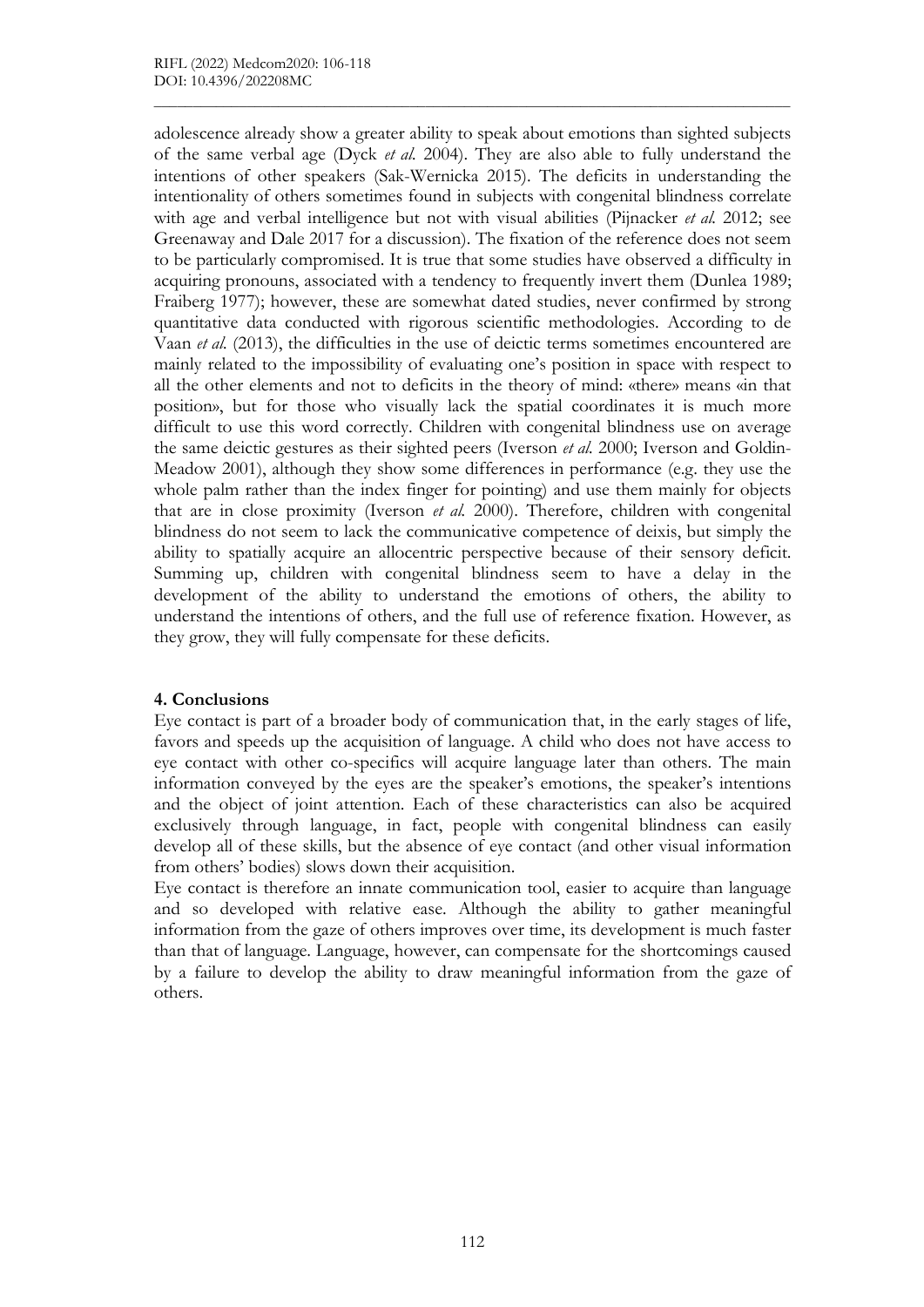### References

American Psychiatric Association., & American Psychiatric Association. (2011). Diagnostic and statistical manual of mental disorders: DSM-IV-TR, American Psychiatric Association, Washington, DC.

 $\mathcal{L}_\mathcal{L} = \{ \mathcal{L}_\mathcal{L} = \{ \mathcal{L}_\mathcal{L} = \{ \mathcal{L}_\mathcal{L} = \{ \mathcal{L}_\mathcal{L} = \{ \mathcal{L}_\mathcal{L} = \{ \mathcal{L}_\mathcal{L} = \{ \mathcal{L}_\mathcal{L} = \{ \mathcal{L}_\mathcal{L} = \{ \mathcal{L}_\mathcal{L} = \{ \mathcal{L}_\mathcal{L} = \{ \mathcal{L}_\mathcal{L} = \{ \mathcal{L}_\mathcal{L} = \{ \mathcal{L}_\mathcal{L} = \{ \mathcal{L}_\mathcal{$ 

American Psychiatric Association., & American Psychiatric Association. (2013). Diagnostic and statistical manual of mental disorders: DSM-5. American Psychiatric Association, Arlington, VA.

Anderson, Deborah K., Lord, Catherine, Risi, Susan, DiLavore, Pamela S., Shulman, Cory, Thurm, Audrey, Welch, Kathleen and Pickles, Andrew (2007), «Patterns of Growth in Verbal Abilities among Children with Autism Spectrum Disorder» in Journal of Consulting and Clinical Psychology, 75, no. 4, pp. 594-604.

Arioli, Maria, Ricciardi, Emiliano and Cattaneo, Zaira (2021), «Social cognition in the blind brain: A coordinate-based meta-analysis», in Human Brain Mapping, 42(5), pp. 1243-1256.

Baixauli, Fortea I., Colomer, Carla, Roselló, Belén, and Miranda, Ana (2016), «Narratives of children with high-functioning autism spectrum disorder: A meta-analysis» in Research in Developmental Disabilities, 59, 234-254.

Baron-Cohen, Simon, Jolliffe, Therese, Mortimore, Catherine and Robertson, Mary (1997), «Another advanced test of theory of mind: Evidence from very high-functioning adults with autism or Asperger Syndrome», in Journal of Child Psychology and Psychiatry, 38, n. 7, pp. 813-822.

Baron‐Cohen, Simon, Wheelwright, Sally, Hill, Jacqueline, Raste, Yogini and Plumb, Ian (2001), «The "Reading the Mind in the Eyes" test revised version: A study with normal adults, and adults with Asperger syndrome or high-functioning autism», in *Journal of child* psychology and psychiatry, 42(2), pp. 241-251.

Batki, Anna, Baron-Cohen, Simon, Wheelwright, Sally, Connellan, Jennifer and Ahluwalia, Jag (2000), «Is there an innate gaze module? Evidence from human neonates», in Infant Behavior and Development, 23(2), pp. 223-229.

Beauchemin, Maude, Gonzalez-Frankenberger, Berta, Tremblay, Julie, Vannasing, Phetsamone, Martinez-Montes, Eduardo, Belin, Pascal, Beland, Renée, Francoeur, Diane, Carceller, Ana-Maria, Wallois, Fabrice and Lassonde, Maryse (2011), «Mother and stranger: An electrophysiological study of voice processing in newborns», in Cerebral Cortex, 21(8), pp. 1705-1711.

Bedny, Marina and Saxe, Rebecca (2012), «Insights into the origins of knowledge from the cognitive neuroscience of blindness» in Cognitive Neuropsychology, 29(1-2), pp. 56-84.

Bortfeld, Heather, Morgan, James L., Golinkoff, Roberta M. and Rathbun, Karen (2005), «Mommy and me: Familiar names help launch babies into speech-stream segmentation», in *Psychological Science*, 16(4), p. 298.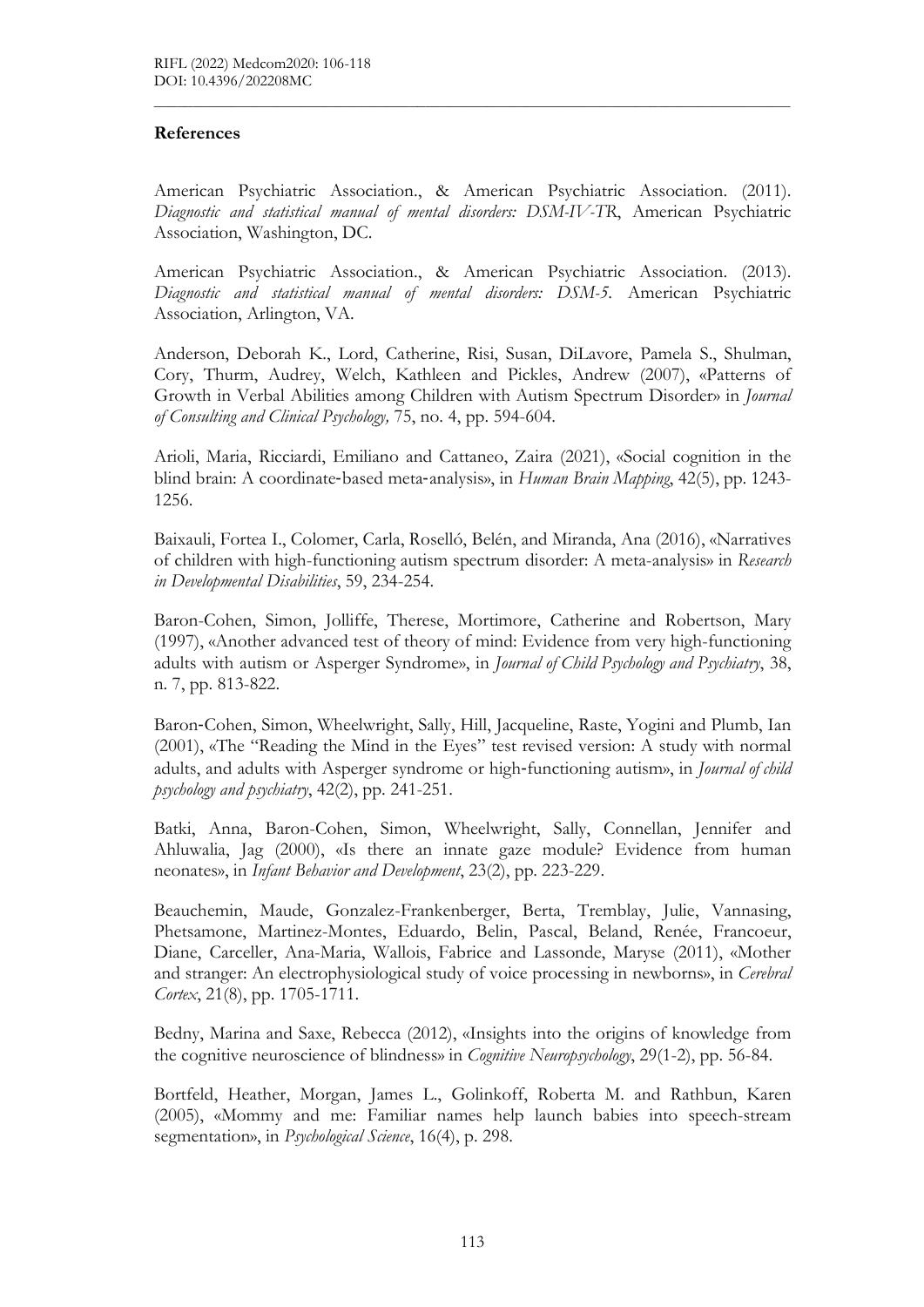Cheng, Yawei, Lee, Shin-Yi, Chen, Hsin-Yu, Wang, Ping-Yao and Decety, Jean (2012), «Voice and emotion processing in the human neonatal brain», in Journal of cognitive neuroscience, 24 (6), pp. 1411-1419.

 $\mathcal{L}_\mathcal{L} = \{ \mathcal{L}_\mathcal{L} = \{ \mathcal{L}_\mathcal{L} = \{ \mathcal{L}_\mathcal{L} = \{ \mathcal{L}_\mathcal{L} = \{ \mathcal{L}_\mathcal{L} = \{ \mathcal{L}_\mathcal{L} = \{ \mathcal{L}_\mathcal{L} = \{ \mathcal{L}_\mathcal{L} = \{ \mathcal{L}_\mathcal{L} = \{ \mathcal{L}_\mathcal{L} = \{ \mathcal{L}_\mathcal{L} = \{ \mathcal{L}_\mathcal{L} = \{ \mathcal{L}_\mathcal{L} = \{ \mathcal{L}_\mathcal{$ 

Csibra, Gergely (2003), «Teleological and referential understanding of action in infancy», in Philosophical Transactions of the Royal Society of London. Series B: Biological Sciences, 358(1431), pp. 447-458.

Dalton, Kim M., Nacewicz, Brendon M., Johnstone, Tom, Schaefer, Hillary S., Gernsbacher, Morton Ann, Goldsmith, H. H., Alexander, Andrew L. and Davidson, Richard J. (2005), «Gaze fixation and the neural circuitry of face processing in autism», in Nature neuroscience, 8(4), pp. 519-526.

De Boysson-Bardies, Bénédicte (2010), How language comes to children: From birth to two years, Mit Press, Cambridge (MA).

Dehaene-Lambertz, Ghislaine, Dehaene, Stanislas and Hertz-Pannier, Lucie (2002), «Functional neuroimaging of speech perception in infants», in Science, 298 (5600), pp. 2013-2015.

Dondi, Marco, Simion, Francesca and Caltran, Giovanna (1999), «Can newborns discriminate between their own cry and the cry of another newborn infant?», in Developmental Psychology, 35 (2), pp. 418-426.

Dunlea, Anne (1989), Vision and the emergence of meaning: Blind and sighted children's early language. Cambridge University Press, Cambridge.

Dyck, Murray J., Farrugia, Charles, Shochet, Ian M. and Holmes‐Brown, Martez (2004), «Emotion recognition/understanding ability in hearing or vision‐impaired children: do sounds, sights, or words make the difference?», in *Journal of Child Psychology and Psychiatry*, 45(4), pp. 789-800.

Ecklund‐Flores, Lisa and Turkewitz, Gerald (1996), «Asymmetric headturning to speech and nonspeech in human newborns», in Developmental Psychobiology, 29 (3), pp. 205-217.

Farroni, Teresa, Csibra, Gergely, Simion, Francesca and Johnson, Mark H. (2002), «Eye contact detection in humans from birth», in Proceedings of the National academy of sciences, 99(14), pp. 9602-9605.

Farroni, Teresa, Johnson, Mark H., Menon, Enrica, Zulian, Luisa, Faraguna, Dino and Csibra, Gergely (2005), «Newborns' preference for face-relevant stimuli: Effects of contrast polarity», in Proceedings of the National Academy of Sciences, 102(47), pp. 17245-17250.

Farroni, Teresa, Menon, Enrica and Johnson, Mark H. (2006), «Factors influencing newborns' preference for faces with eye contact», in Journal of Experimental Child Psychology, 95(4), p. 298-308.

Fraiberg, Selma (1977), Insights from the Blind, Souvenir, London.

Friederici, Angela D. (2005), «Neurophysiological markers of early language acquisition: From syllables to sentences», in *Trends in Cognitive Sciences*, 9 (10), pp. 481-488.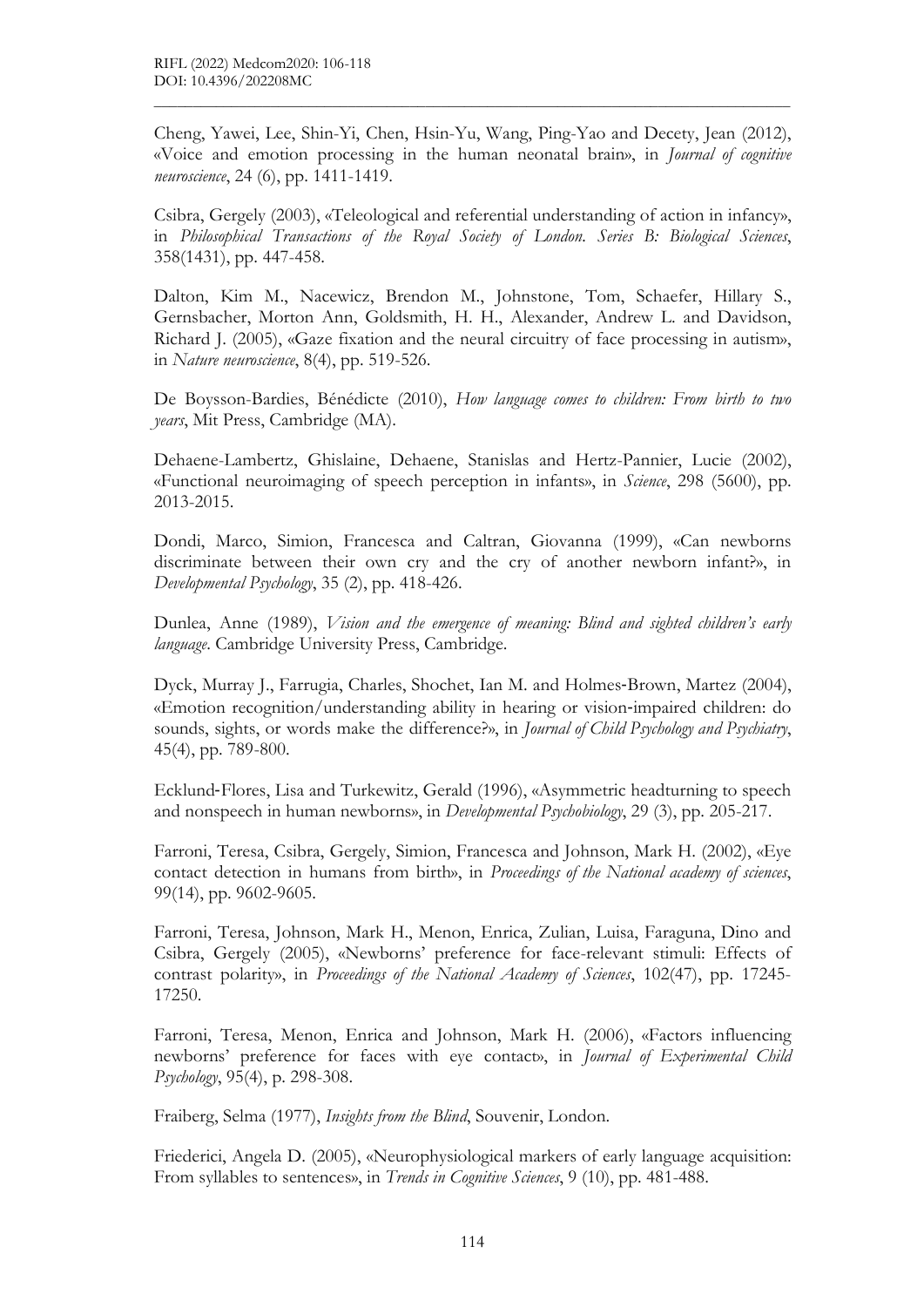Gale, Catherine, M., Eikeseth, Svein and Klintwall, Lars (2019), «Children with autism show atypical preference for non-social stimuli», in *Scientific reports*, 9(1), pp. 1-10.

 $\mathcal{L}_\mathcal{L} = \{ \mathcal{L}_\mathcal{L} = \{ \mathcal{L}_\mathcal{L} = \{ \mathcal{L}_\mathcal{L} = \{ \mathcal{L}_\mathcal{L} = \{ \mathcal{L}_\mathcal{L} = \{ \mathcal{L}_\mathcal{L} = \{ \mathcal{L}_\mathcal{L} = \{ \mathcal{L}_\mathcal{L} = \{ \mathcal{L}_\mathcal{L} = \{ \mathcal{L}_\mathcal{L} = \{ \mathcal{L}_\mathcal{L} = \{ \mathcal{L}_\mathcal{L} = \{ \mathcal{L}_\mathcal{L} = \{ \mathcal{L}_\mathcal{$ 

Galiano, Anna, D'Ervau, Tiphaine and Richard, Alizée (2014), «Précurseurs langagiers dans la cécité précoce: revue de littérature et étude de cas», in Enfance, (1), pp. 55-71.

Gillespie-Lynch, Kristen, Elias, Ryan, Escudero, Paola, Hutman, Ted and Johnson, Scott P. (2013), «Atypical gaze following in autism: A comparison of three potential mechanisms», in Journal of autism and developmental disorders, 43(12), pp. 2779-2792.

Gliga, Teodora, Elsabbagh, Mayada, Hudry, Charman K., Johnson, Mark H., and The BASIS team (2012), «Gaze following, gaze reading, and word learning in children at risk for autism», in Child development, 83(3), pp. 926-938.

Green, Sarah, Pring, Linda, & Swettenham, John (2004), «An investigation of first‐order false belief understanding of children with congenital profound visual impairment», in British Journal of Developmental Psychology, 22(1), pp. 1-17.

Greenaway, Rebecca, and Dale, Naomi, (2017) Congenital Visual Impairment, in Cummings, Louise (Ed.), Research in clinical pragmatics, Vol. 11, Springer, Cham.

Grozdanić, Pamela (2019), «Person-Centred (Deictic) Expressions and Autism», in Deixis in language, Deictes 2019 Symposium, 27, University of Rijeka, Croatia.

Haith, Marshall M., Bergman, Terry and Moore, Michael J. (1977), «Eye contact and face scanning in early infancy», in *Science*, 198(4319), pp. 853-855.

Hepper, Peter G., Scott, David and Shahidullah, Sara (1993), «Newborn and fetal response to maternal voice», in Journal of Reproductive and Infant Psychology, 11 (3), pp. 147- 153.

Hutt, Corinne, Von Bernuth, Horst, Lenard, H.G., Hutt, S.J. e Prechtl, Heinz F. R. (1968), «Habituation in relation to state in the human neonate», in Nature, 220, pp. 618- 620.

Iverson, Jana M. and Goldin-Meadow, Susan (2001), «The resilience of gesture in talk: Gesture in blind speakers and listeners», in *Developmental Science*, 4(4), pp. 416–422.

Iverson, Jana M., Tencer, Heather L., Lany, Jill and Goldin-Meadow, Susan (2000), «The relation between gesture and speech in congenitally blind and sighted languagelearners», in Journal of Nonverbal Behavior, 24(2), pp. 105–130.

James, D. M. and Stojanovik, Vesna (2007), «Communication skills in blind children: A preliminary investigation», in *Child: care, health and development*, 33(1), pp. 4-10.

Johnson, Mark H. (2005), «Subcortical face processing», in Nature Reviews Neuroscience, 6(10), pp. 766-774.

Jones, Warren and Klin, Ami (2013), «Attention to eyes is present but in decline in 2–6 month-old infants later diagnosed with autism», in Nature, 504(7480), pp. 427-431.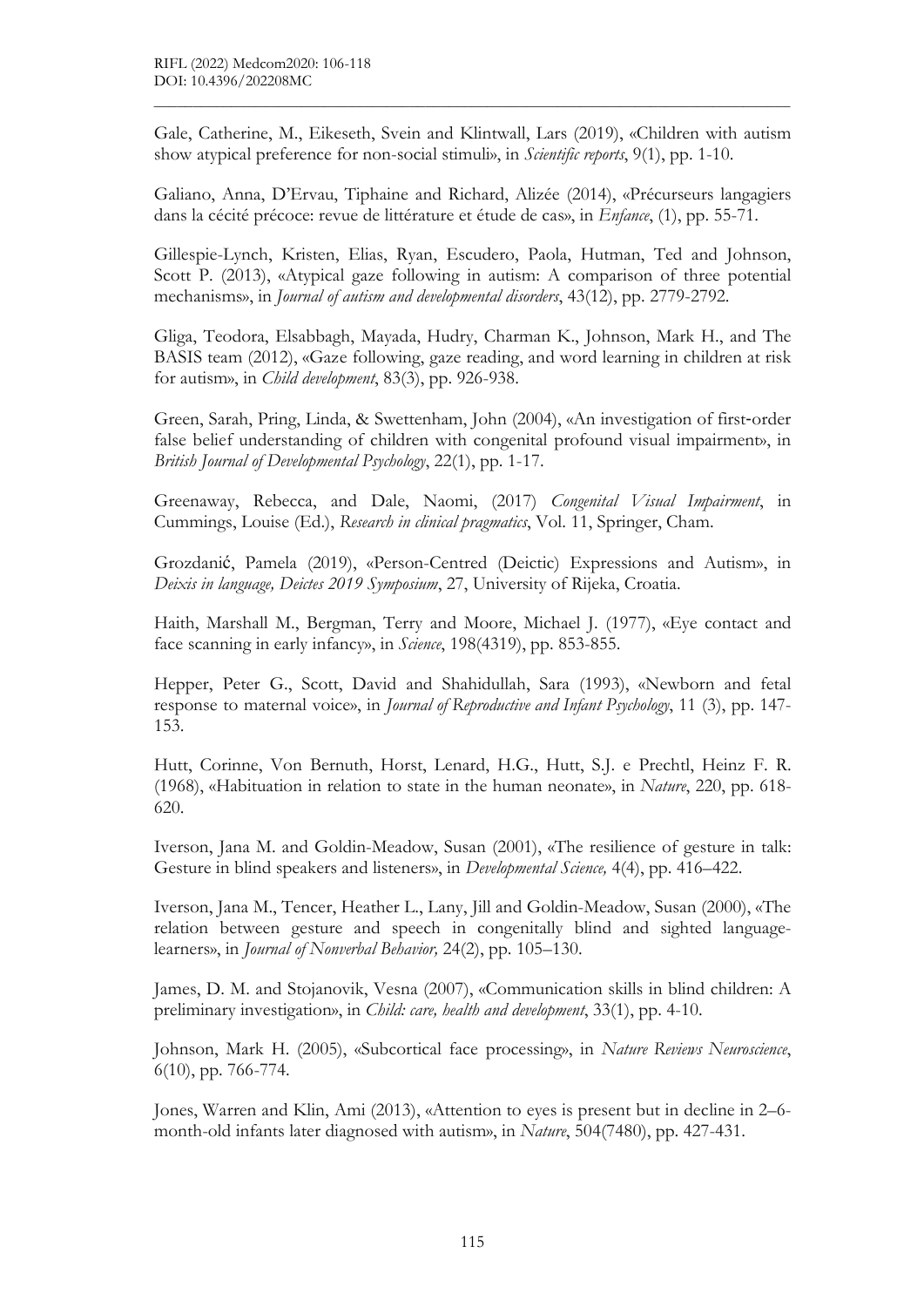Jusczyk, Peter W., e Hohne, Elizabeth A. (1997), «Infants' memory for spoken words», in Science, 277(5334), p. 1984.

 $\mathcal{L}_\mathcal{L} = \{ \mathcal{L}_\mathcal{L} = \{ \mathcal{L}_\mathcal{L} = \{ \mathcal{L}_\mathcal{L} = \{ \mathcal{L}_\mathcal{L} = \{ \mathcal{L}_\mathcal{L} = \{ \mathcal{L}_\mathcal{L} = \{ \mathcal{L}_\mathcal{L} = \{ \mathcal{L}_\mathcal{L} = \{ \mathcal{L}_\mathcal{L} = \{ \mathcal{L}_\mathcal{L} = \{ \mathcal{L}_\mathcal{L} = \{ \mathcal{L}_\mathcal{L} = \{ \mathcal{L}_\mathcal{L} = \{ \mathcal{L}_\mathcal{$ 

Kisilevsky, Barbara S., Hains, Sylvia M., Brown, Cecilia A., Lee, Charlotte T., Cowperthwaite, B., Stutzman, Sherri Schmidt, Schwansburg, Melissa L., Kang, Lee, Xie, Xing, Hefeng, Huang, Haihui, Ye, H.H., Ke, Zhang and Wang, Zengping (2009), «Fetal sensitivity to properties of maternal speech and language», in *Infant Behavior and* Development, 32 (1), pp. 59-71.

Kisilevsky, Barbara S., Hains, Sylvia M., Kang, Lee, Xie, Xing, Hefeng, Huang, Ye, H.H., Ke, Zhang, Ke and Wang, Zengping (2003), «Effects of experience on fetal voice recognition», in Psychological Science, 14 (3), pp. 220-224.

Kobayashi, H., Kohshima, S. (2001), «Unique morphology of the human eye and its adaptive meaning: comparative studies on external morphology of the primate eye», in Journal of human evolution, 40(5), pp. 419-435.

Koirala, Sanju, Parmaksiz, Deniz, Yuan, Stella Y., Shultz, Sarah, Klin, Ami, Jones, Warren, & Edwards, Laura A. (2020), «Visual attention in the first two years of life differentially predicts language abilities in children with and without autism spectrum disorder», in *Journal of Vision*, 20(11), pp. 1625-1625.

Lamberg, B. R. (1981), «Eye opening of the newborn at and up to 20 minutes after birth», in Journal of advanced nursing, 6(6), pp. 455-459.

Liszkowski, Ulf, Albrecht, Konstanze, Carpenter, Malinda and Tomasello, Michael (2008), «Infants' visual and auditory communication when a partner is or is not visually attending», in Infant Behavior and Development, 31(2), pp. 157-167.

Madipakkam, Apoorva Rajiv, Rothkirch, Marcus, Dziobek, Isabel and Sterzer, Philipp  $(2017)$ , «Unconscious avoidance of eye contact in autism spectrum disorder», in *Scientific* reports, 7(1), pp. 1-6.

Manwaring, Stacy S., Stevens, Ashley L., Mowdood, Alfred and Lackey, Mellanye (2018), «A scoping review of deictic gesture use in toddlers with or at-risk for autism spectrum disorder», in Autism & Developmental Language Impairments, 3, pp. 1-27.

Martin, Grace B. and Clark, Russell D. (1982), «Distress crying in neonates: Species and peer specificity», in Developmental Psychology, 18 (1), pp. 3-9.

Mastropieri, Diane e Turkewitz, Gerald (1999), «Prenatal experience and neonatal responsiveness to vocal expressions of emotion», in Developmental Psychobiology, 35 (3), pp. 204-214.

Moll, Henrike and Tomasello, Michael (2004), «12- and 18-month-olds follow gaze to hidden locations», in Developmental Science, 7, F1-F9.

Moon, Christine, Lagercrantz, Hugo e Kuhl, Patricia K. (2010), «Phonetic learning in utero», in The Journal of the Acoustical Society of America, 127 (3), pp. 2017-2017.

Norrelgen, Fritjof, Fernell, Elisabeth, Eriksson, Mats, Hedvall, Åsa, Persson, Clara, Sjölin, Maria, Gillberg, Maria and Kjellmer, Liselotte (2015), «Children with autism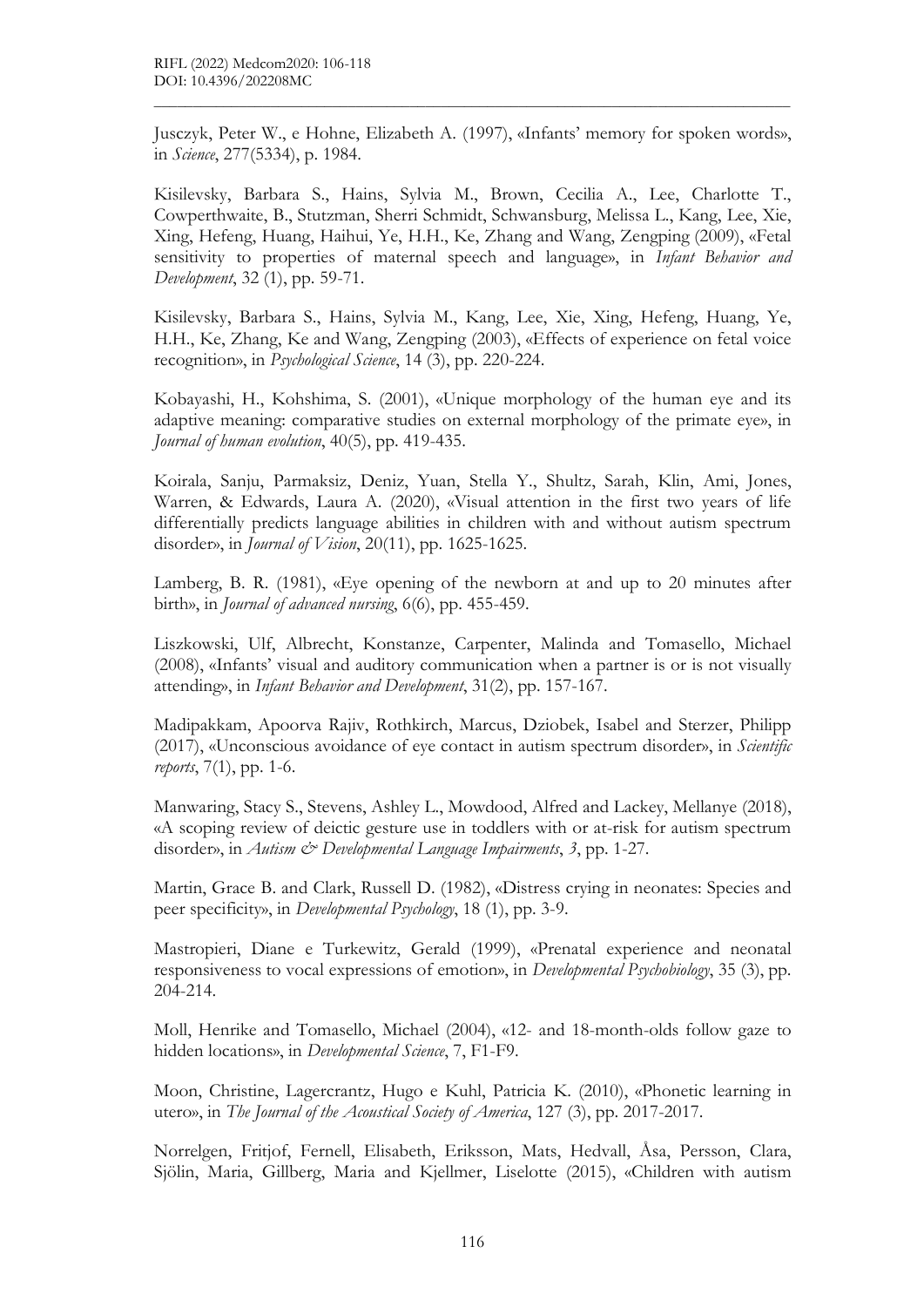spectrum disorders who do not develop phrase speech in the preschool years», in Autism, 19(8), pp. 934-943.

 $\mathcal{L}_\mathcal{L} = \{ \mathcal{L}_\mathcal{L} = \{ \mathcal{L}_\mathcal{L} = \{ \mathcal{L}_\mathcal{L} = \{ \mathcal{L}_\mathcal{L} = \{ \mathcal{L}_\mathcal{L} = \{ \mathcal{L}_\mathcal{L} = \{ \mathcal{L}_\mathcal{L} = \{ \mathcal{L}_\mathcal{L} = \{ \mathcal{L}_\mathcal{L} = \{ \mathcal{L}_\mathcal{L} = \{ \mathcal{L}_\mathcal{L} = \{ \mathcal{L}_\mathcal{L} = \{ \mathcal{L}_\mathcal{L} = \{ \mathcal{L}_\mathcal{$ 

Özçalıskan, Seyda, Levine, Susan C., & Goldin-Meadow, Susan (2013), «Gesturing with an injured brain: How gesture helps children with early brain injury learn linguistic constructions», in Journal of Child Language, 40(1), p. 69.

Papagiannopoulou, Eleni A., Chitty, Kate M., Hermens, Daniel F., Hickie, Ian B. and Lagopoulos, Jim (2014), «A systematic review and meta-analysis of eye-tracking studies in children with autism spectrum disorders», in Social neuroscience, 9(6), p. 610-632.

Pennisi, Paola (2016), Il linguaggio dell'autismo. Studi sulla comunicazione silenziosa e la pragmatica delle parole, Il Mulino, Bologna.

Pennisi, Paola (2019), Personal reference in subjects with autism, in Capone, Alessandro, Carapezza, Marco, Lo Piparo, Franco (eds.), Further Advances in Pragmatics and Philosophy. Part 2: Theories and Applications, Springer, Cham, pp. 409-434.

Pijnacker, Judith, Vervloed, Mathijs P. and Steenbergen, Bert (2012), «Pragmatic abilities in children with congenital visual impairment: An exploration of non-literal language and advanced theory of mind understanding», in Journal of autism and developmental disorders, 42(11), pp. 2440-2449.

Polka, Linda, Colantonio, Connie and Sundara, Megha (2001), «A cross-language comparison of  $/d$ --/t/ perception: evidence for a new developmental pattern», in The Journal of the Acoustical Society of America, 109, p. 2190.

Querleu, D., Lefebvre, Titran, M., Renard, X., Morillion, M. e Crepin, G. (1983), «Reaction of the newborn infant less than 2 hours after birth to the maternal voice», in Journal de gynecologie, obstetrique et biologie de la reproduction, 13 (2), pp. 125-134.

Riby, Deborah, & Hancock, Peter J. (2009), «Looking at movies and cartoons: eye-tracking evidence from Williams syndrome and autism», in *Journal of Intellectual* Disability Research, 53(2), pp. 169-181.

Rivera-Gaxiola, Maritza, Silva-Pereyra, Juan, and Kuhl, Patricia K. (2005), «Brain potentials to native and non-native speech contrasts in seven- and eleven-month-old American infants», in Developmental Science, 8, pp. 162-72.

Rose, V., Trembath, D., Keen, D., & Paynter, J. (2016), «The proportion of minimally verbal children with autism spectrum disorder in a community‐based early intervention programme», in Journal of Intellectual Disability Research, 60(5), pp. 464-477.

Sak-Wernicka, Jolanta (2016), «Exploring theory of mind use in blind adults during natural communication», in *Journal of psycholinguistic research*, 45(4), pp. 857-869.

Salva, Orsola Rosa, Farroni, Teresa, Regolin, Lucia, Vallortigara, Giorgio and Johnson, Mark Henry (2011), «The evolution of social orienting: evidence from chicks (Gallus gallus) and human newborns», in PLoS One, 6(4), e18802.

Shelley, M. W. (2004), The Last Man, Wordsworth Editions.